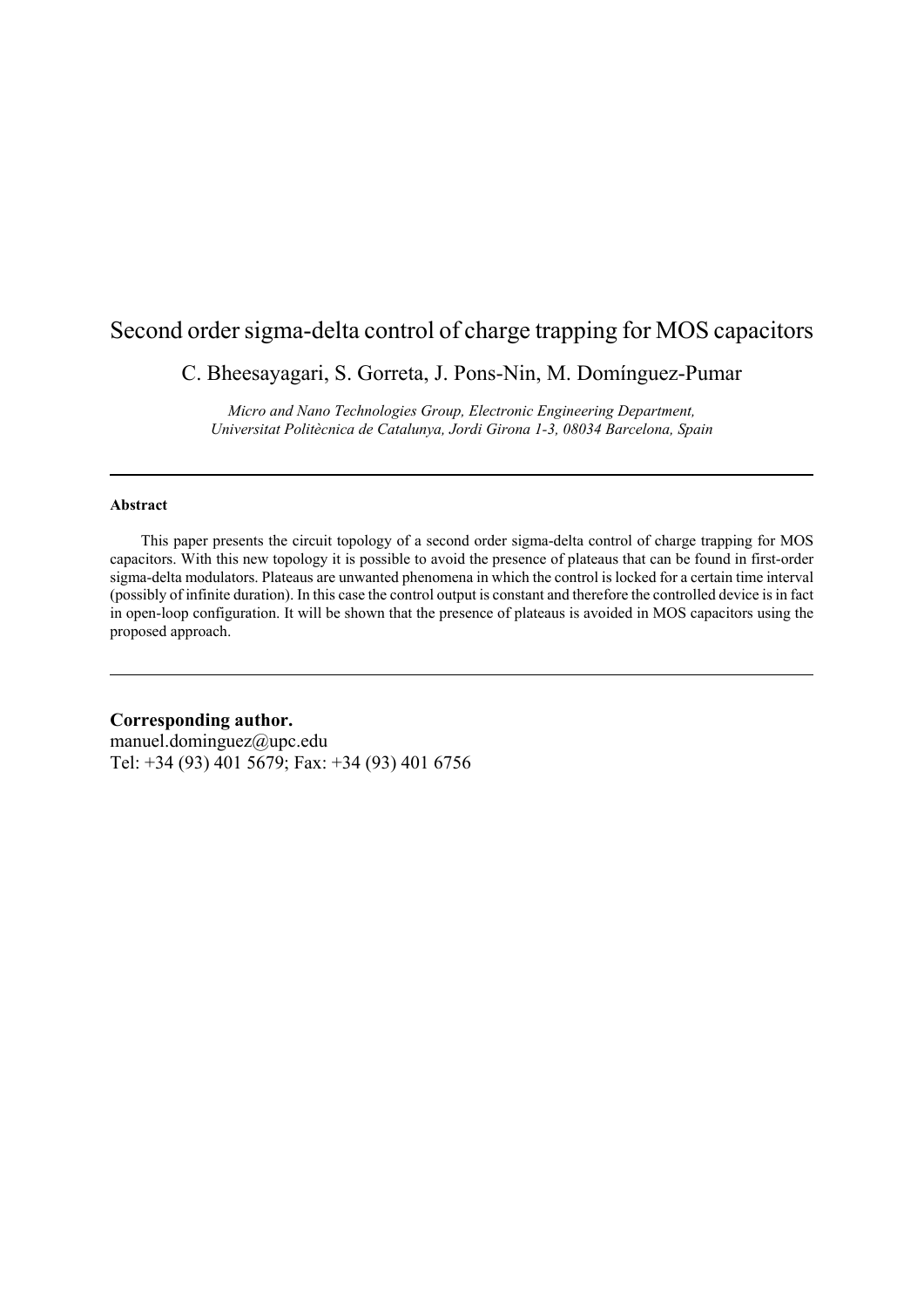# Second order sigma-delta control of charge trapping for MOS capacitors C. Bheesayagari, S. Gorreta, J. Pons-Nin, M. Domínguez-Pumar**\***

**Abstract** - This paper presents the circuit topology of a second order sigma-delta control of charge trapping for MOS capacitors. With this new topology it is possible to avoid the presence of plateaus that can be found in first-order sigmadelta modulators. Plateaus are unwanted phenomena in which the control is locked for a certain time interval (of unknown duration). In this case the control output is constant and therefore the controlled device is in fact in open-loop configuration. It is shown that the presence of plateaus is avoided in MOS capacitors using the proposed approach.

#### **1. Introduction**

<u>.</u>

Charge trapping is a ubiquitous phenomenon present in almost any device containing dielectric materials. Among the devices for which charge trapping represents a reliability problem we find:

- MOS capacitors and related structures such as ultrathin gate oxides used in MOSFETs [1–4]. Charge trapping generates changes in the threshold voltage of the transistors, among other effects.
- Electrostatic MEMS/NEMS [5–7]. Charge trapping generates shift of the C-V characteristic of the device, shift of the pull-in voltage and even permanent stiction. This has been a particularly difficult problem for RF-MEMS switches [8].
- Organic FETs (OFETS). Charge trapping also generates changes in the threshold voltage of the transistors [9].

In general, this phenomenon alters device performance, affecting its circuital features and even reducing its effective lifetime. The physical mechanisms responsible for charge trapping are rather complex and dependent on fabrication processes, temperature, and electrical stresses applied to the device [10–14].

Many research works focus on characterization and mitigation of the effects of dielectric charging from very different approaches. For example, specific geometries and dielectricless structures have been proposed for MEMS [15,16], while new dielectric

materials and stack arrangements allowing charge trapping reduction have been proposed for MOS structures [17–19]. Moreover, some circuit strategies to compensate dielectric-related degradation effects during device lifetime have been proposed for specific MOSFET applications [20,21].

Additionally, several actuation strategies using smart voltage waveforms have been proposed to mitigate and even control the effects of dielectric charging in MEMS [8,22,23]. These strategies are based on the opposite effects produced by bipolar voltages on the charge dynamics. Following this complementarity principle, a first order control of charge trapping for MOS capacitors was presented in [24]. This control allows to obtain a desired shift of the C-V characteristic of the device (and hence of the net trapped charge in the oxide) and then to maintain it. This is achieved through a control loop based on sigma-delta modulation that applies a proper sequence of bipolar voltage waveforms to have the average charge injection necessary to keep the desired charge level, see Fig. 1.

However, one of the known problems of first-order sigma-delta modulators is the appearance of plateaus [25]. If the sampling time is of the same order or greater than the shortest time constant of the charging and discharging processes of the device, the control may provide a constant output during certain time intervals in which the system is effectively in an open loop configuration. It must be noted that the charging and discharging time constants will depend on the applied voltages in a nonlinear way and that several processes may coexist in a single device, resulting in a complex dynamics that is generally difficult to predict beforehand.

The objective of this paper is to present a second order control of charge trapping for MOS capacitors. This topology effectively removes the presence of plateaus in the experimental measurements.

<sup>\*</sup> Corresponding author. Manuel.dominguez@upc.edu Tel: +34 (93) 401 5679 ; Fax: +34 (93) 401 6756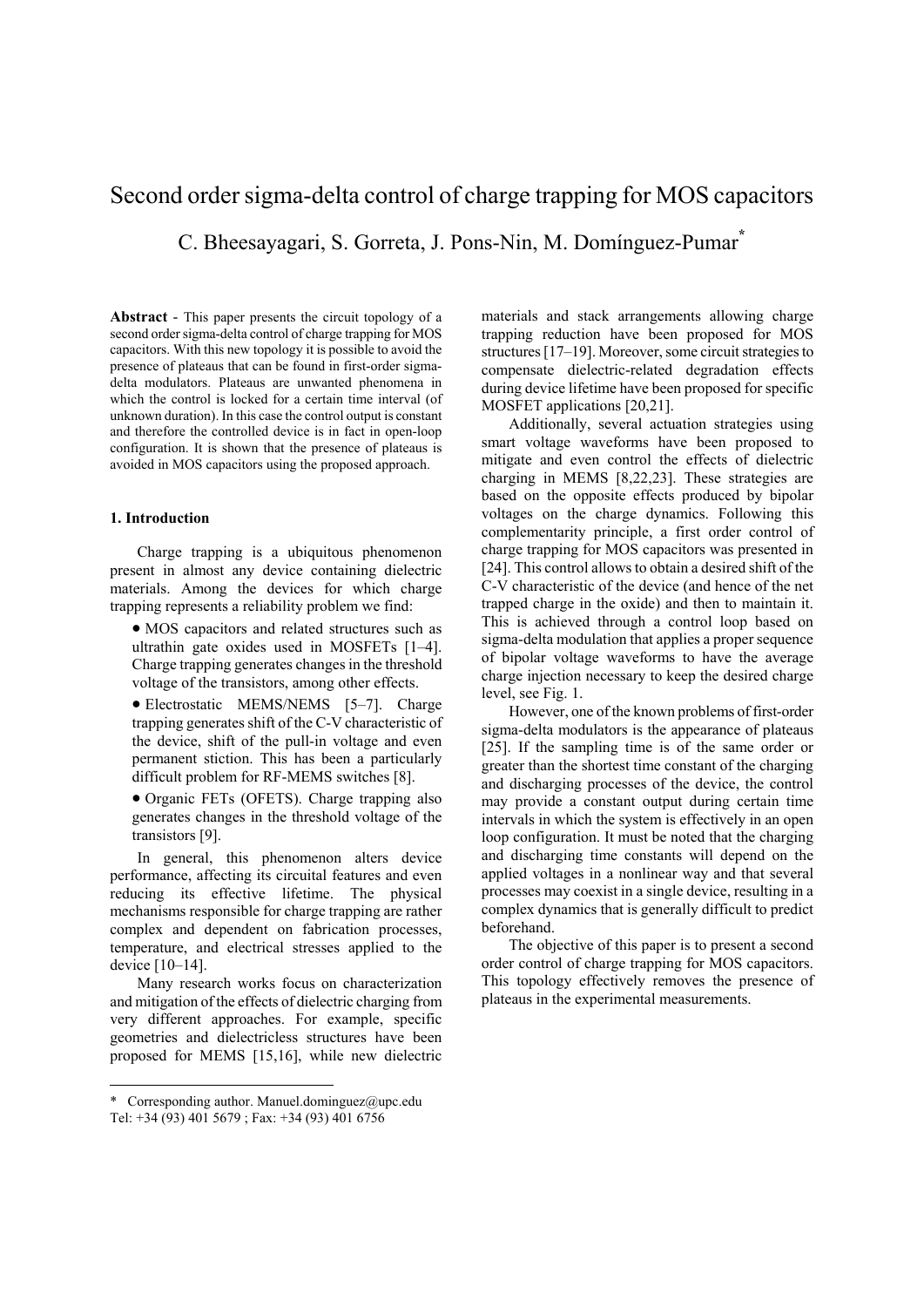

Figure 1: a) Block diagram of the first order sigma-delta control circuit of charge trapping. b) Voltage waveforms applied to the devices.

#### **2. First and second order sigma-delta controls**

The objective of the control proposed in [24] is to shift the C–V curve of the device so that the value of the capacitance at a voltage reference  $V_1$  is set to a target value C<sub>th</sub>, i.e. C[V<sub>1</sub>](t)  $\approx$  C<sub>th</sub>. To this effect, the sigma-delta loop applies a sequence composed of two voltage waveforms, namely BIT0 and BIT1, to the device. These waveforms are designed to obtain two separate results: 1) to allow periodical monitoring of  $C[V_1](t)$ ; 2) to apply the correct excitation to shift the C–V in the adequate direction.

The corresponding circuit topology can be seen in Fig. 1. The circuit works at sampling period  $T_s$ . The value of the capacitance of the device at the reference voltage  $V_1$  is measured at times  $t = nT_S$ . Depending on whether the capacitance measured at  $t = nT<sub>S</sub>$  is below or above the target value  $C_{th}$ , either a BIT1 or a BIT0 waveform is applied until the next sampling time  $t =$  $(n+1)T<sub>S</sub>$ . As commented above, these waveforms have been designed to shift in opposite directions the C-V curve of the device. This results in a sliding motion in which the control places the device in the surface  $C[V_1](t)=C_{th}$  [26].

The block diagram of the second order control circuit proposed in this work is shown in Fig. 2.a. The main difference with the first-order topology discussed above is the use of an integrator before the sign detector. The addition of this element will result in a second order zero in the quantization noise at the output of the modulator, and also in the disappearance of the unwanted plateaus.

The controller was implemented with an Agilent E4980A precision LCR meter controlled from a computer. The LCR meter allowed both to measure the MOS capacitance and to apply the voltage waveforms BIT0 and BIT1. The frequency of the AC test signal used in the capacitance measurements is 2 MHz, and the accuracy of such measurements was in the range of fF. A computer program executed the control algorithm following the synchronous strategy of Fig. 2.b.

The LCR meter was also used in open-loop configuration to characterize the MOS capacitors through voltage stress experiments.



Figure 2: a) Block diagram of the second order sigmadelta control circuit of charge trapping. b) Experimental implementation of the second order control.

#### **3. Capacitor fabrication and characterization**

The MOS capacitors used in the experiments were fabricated in the Clean-Room facilities of the Technical University of Catalonia (UPC). The substrate was an ntype c-Si  $\leq$ 100 $\geq$  wafer of 280 µm thick and a resistivity of  $2.5\pm0.5$  Q cm.

The process starts with a standard RCA clean followed by a thermal oxidation for 45 minutes with a temperature ramp between 850-1000 °C. A SiO<sub>2</sub> layer of ∼25 nm thick is grown on both sides of the wafer. Next, the  $SiO<sub>2</sub>$  of the back side is removed with HF etching, while the front side is being protected with photoresist. Then, Aluminium is deposited at the back side of the wafer by evaporation, resulting in a layer thickness of approximately 700 nm. Finally, the top electrode is conformed via a sputtering deposition of Aluminium using a shadow mask for patterning.

Two capacitors from this batch, labelled as MC-1 and MC-2 from here on, have been used in this work. Both devices have round-shaped contact areas, with a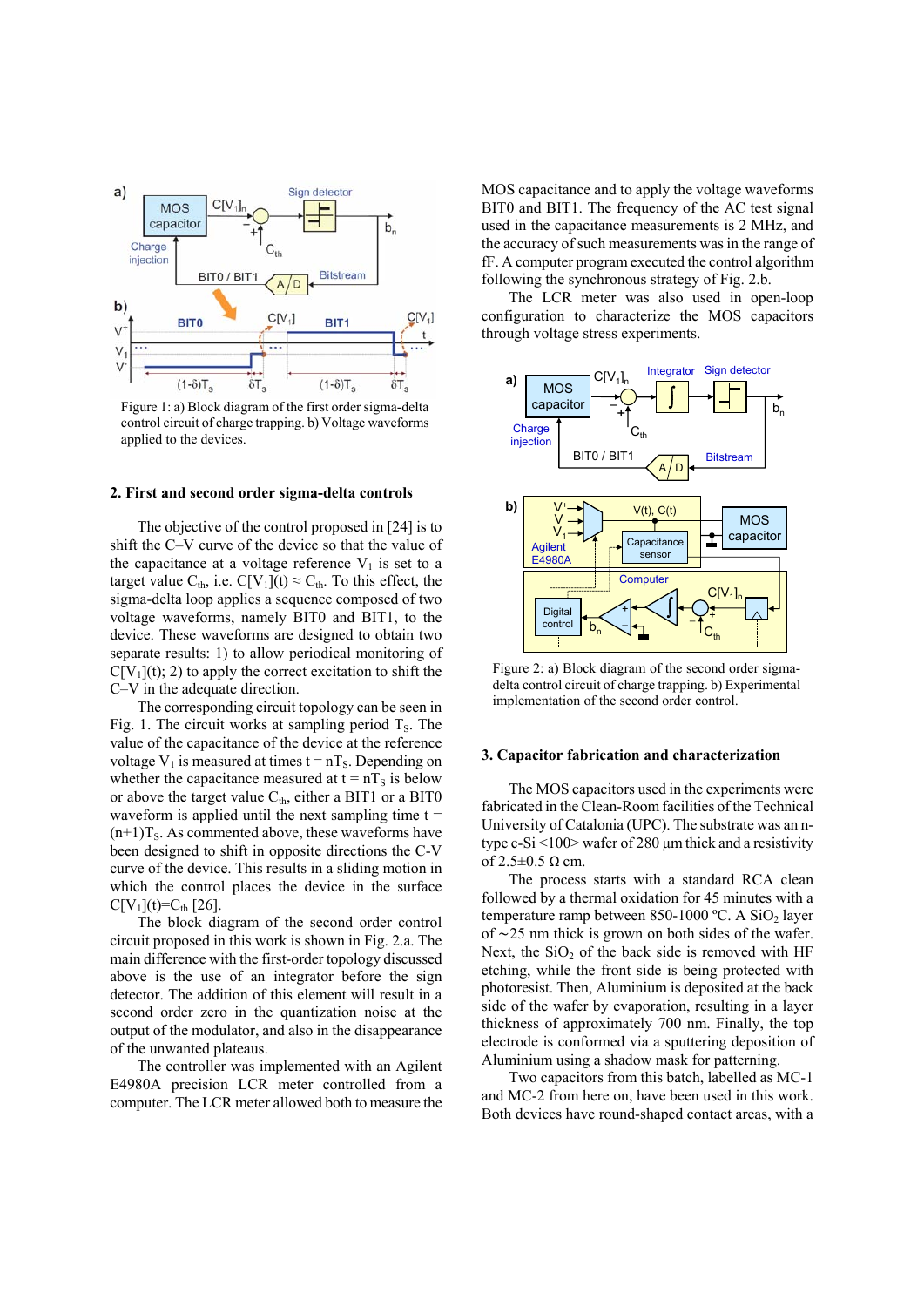measured radius of 747  $\mu$ m for MC-1 and of 819  $\mu$ m for MC-2. Figure 3.a shows a photograph of MC-1, whereas a vertical cross-section of the devices can be seen in Fig. 3.b.



Figure 3: a) Top-view picture of the MOS capacitor MC-1 used in the experiments. b) Vertical cross-section of the devices (dimensions not to scale).

Let us note that the capacitors used in this work have been fabricated using a process similar to that in [24], but in this case no PECVD a-SiC<sub>x</sub> stack was placed at the back side of the wafer, no laser firing for doping was made and no final annealing was made. The objective of these changes was to reduce the builtin charge in the devices. This is seen in Fig. 4, where high-frequency C-V curves measured in pristine devices MC-1 and MC-2 are plotted. The horizontal shifts are around −0.5V, a small value against the −5.5V range of [1].

Fittings of the experimental C–V curves of Fig. 4 with the analytical model used in [24] have been performed. This model, derived from [9], uses only two parameters related to oxide charges. The first one,  $Q_{ox}$ , is an equivalent oxide charge that includes three components: 1) fixed positive charge (due to structural defects closer to the  $Si-SiO<sub>2</sub>$  interface), 2) mobile ionic charge (due to presence of positive ions such as  $Na<sup>+</sup>$  or  $K^+$ ), and 3) trapped charge (due to holes or electrons trapped in the oxide bulk). It is assumed that  $Q_{\text{ox}}$ variations produce horizontal-rigid C–V shifts and that both the fixed and the mobile ionic charge components depend on the fabrication process and they hardly vary with device use. Then, it is concluded that the C–V shifts produced by the voltages applied to MOS

capacitors are due to positive and negative variations of the charge trapped in the oxide bulk, being  $Q_{ox}$  always positive in the cases reported in this work.

The second parameter,  $D_{it}$ , is the interface trap density at the  $Si-SiO<sub>2</sub>$  interface, which produces an amount of charge that can be either positive or negative, depending on the surface potential, thus on the voltage applied. This causes opposite shifts in the accumulation and depletion sections of the C–V, a phenomenon known as C–V stretch-out [9].

Figure 4 shows the result of simulating devices MC-1 and MC-2 with the abovementioned model. A very good fit is obtained for MC-1 with  $Q_{ox} = 8.15 \cdot 10^{11}$ cm<sup>-2</sup> and D<sub>it</sub> = 1.2 10<sup>12</sup> cm<sup>-2</sup>eV<sup>-1</sup>. Same for MC-2 with  $Q_{ox} = 8.9 10^{11}$  cm<sup>-2</sup> and D<sub>it</sub> = 1.3 10<sup>12</sup> cm<sup>-2</sup>eV<sup>-1</sup>.



Figure 4: Measured (ticks) and fitted (solid lines) C-V curves for the capacitors MC-1 and MC-2.

Stress experiments applying constant positive and negative voltages to the devices have been performed. The results indicate that a constant voltage produces a horizontal-rigid C-V shift (i.e. only  $Q_{ox}$  variation) and that the charging dynamics of the devices are faster than those used in [24].

The stress experiments also allowed selection of the voltages used in waveforms BIT0 and BIT1 (see Fig. 1).  $V^+$  was chosen to set the devices into deep accumulation, so that positive charge is trapped in the oxide and therefore the C-V shifts to the left; V was chosen to produce weak inversion, which injects negative charge into the oxide and produces right C-V shift; finally,  $V_1$  was chosen in the depletion state to have enough sensitivity for C-V shift detection.

The values chosen, reported in Table 1, are the same in all the experiments reported in this work.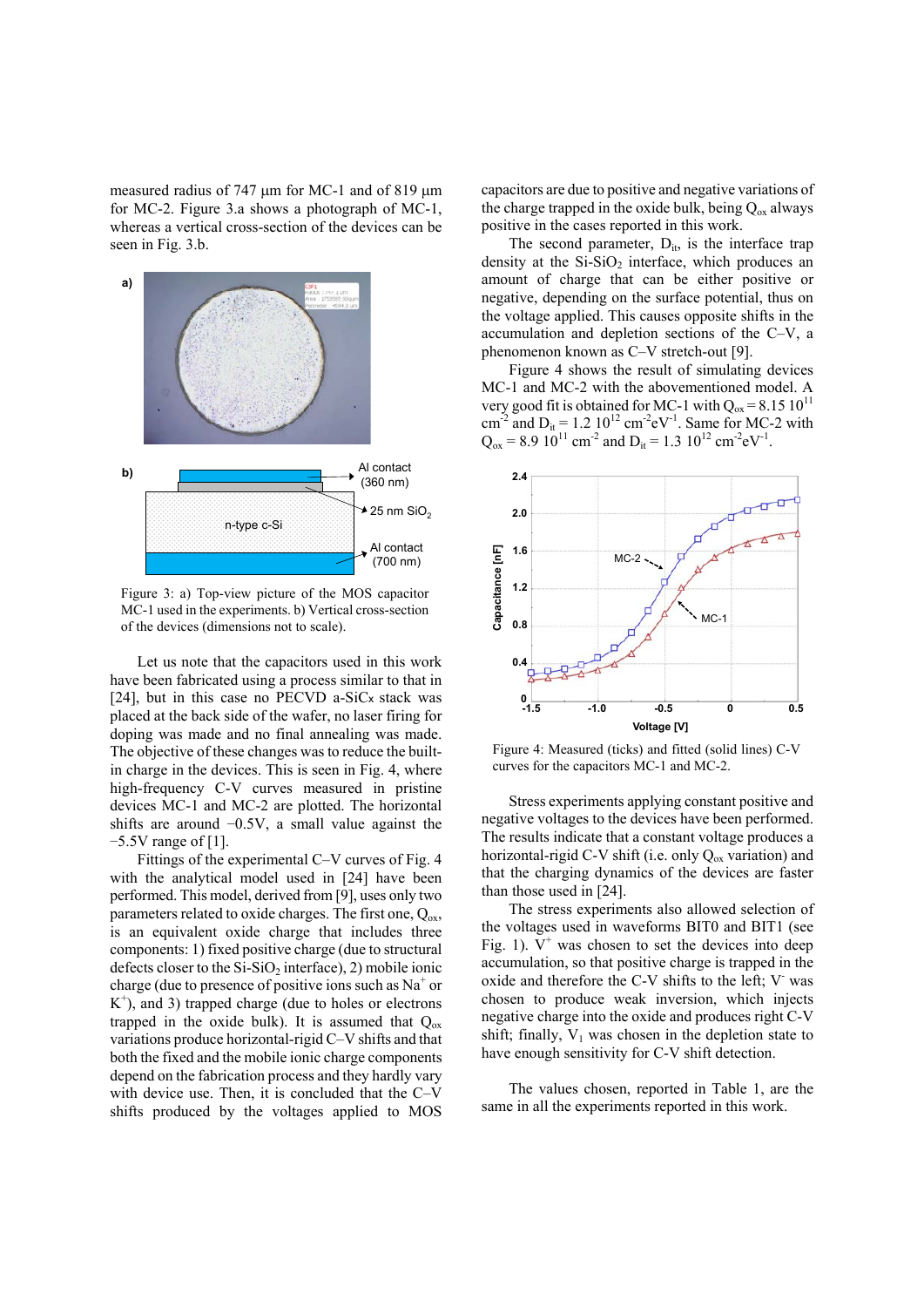Table 1 Parameter values used in BIT0 and BIT1 waveforms.

| Device $V^+$ | $V^-$ | $V_1$                | $T_{\rm s}$ | δ   |
|--------------|-------|----------------------|-------------|-----|
| MC-1         |       | $5V -1V -0.5V 0.35s$ |             | 1/3 |
| $MC-2$       |       | $6V -1V -0.5V 0.35s$ |             | 1/3 |

#### **4. Results and discussion**

An initial set of experiments was performed in order to evaluate the effectiveness of the sigma-delta control proposed in [24] with devices MC-1 and MC-2. As stated above, these devices exhibit fast charging dynamics than those used in [24].

In a first experiment, first order control was applied to device MC-1 to achieve a sequence of six target capacitances,  $C_{\text{th}}$  = {0.98, 1.01, 0.99, 1.02, 0.975 and 1.03 nF}. Each target-step lasted for 2 hours. The results of this experiment are shown in Fig. 5. It is seen there that the behaviour of the device capacitance  $C[V_1](t)$  agrees with the discussions of previous section. For example, at t=4h more BIT0s (V dominant) are applied by the control. This causes shifting of the C-V to the right and thus decreases  $C[V_1](t)$  until the target,  $C_{th} = 0.99$  nF, is reached. From then to  $t=6h$ , the bit stream keeps the capacitance successfully at this target value. However, plateauassociated phenomena are also observed in three different time intervals. When the control becomes "trapped" in a plateau, it provides constant bit stream output, then the observed variable,  $C[V_1](t)$ , is in fact left uncontrolled and exhibits open-loop behaviour. The time length of such control-locking effect is unpredictable, therefore plateaus must be avoided when possible.

On the other hand, a fast C-V measurement was made at the end of each control step, revealing only rigid-horizontal shifts. As expected, the C-V fittings provide a constant value for  $D_{it} \approx 1.2 \, 10^{12} \, \text{cm}^{-2} \text{eV}^{-1}$ ) and different values of  $Q_{ox}$ , from 8.15 cm<sup>-2</sup>x10<sup>11</sup> (at t=0) to 8.55 cm<sup>-2</sup>x10<sup>11</sup> (at t=12h).

Figure 6 shows the results of an experiment similar to that of Fig. 5. In this case, first order control was again applied to device MC-1, now with four targets,  $C_{\text{th}}$  = {0.95, 0.935, 0.96 and 0.925 nF}, in 3h steps. A unique plateau is detected, but it implies that control was lost for approximately 145 minutes. Let us note that the zero value of the bit stream is the control point with the largest plateau [23, 25].



Figure 5: First order control applied to MC-1 to obtain a sequence of six target capacitances. a) Device capacitance measured during the experiment. b) Averaged bit stream provided by the control loop. Circles denote time intervals in which the control is in a plateau.



Figure 6: Results of first order control applied to MC-1 to obtain a sequence of four target capacitances. a) Device capacitance measured during the experiment. b) Averaged bit stream provided by the loop. The circle denotes an interval in which the control is in a plateau.

The aim of the next set of experiments was to investigate the eventual improvements provided by the second order control when it is applied to devices that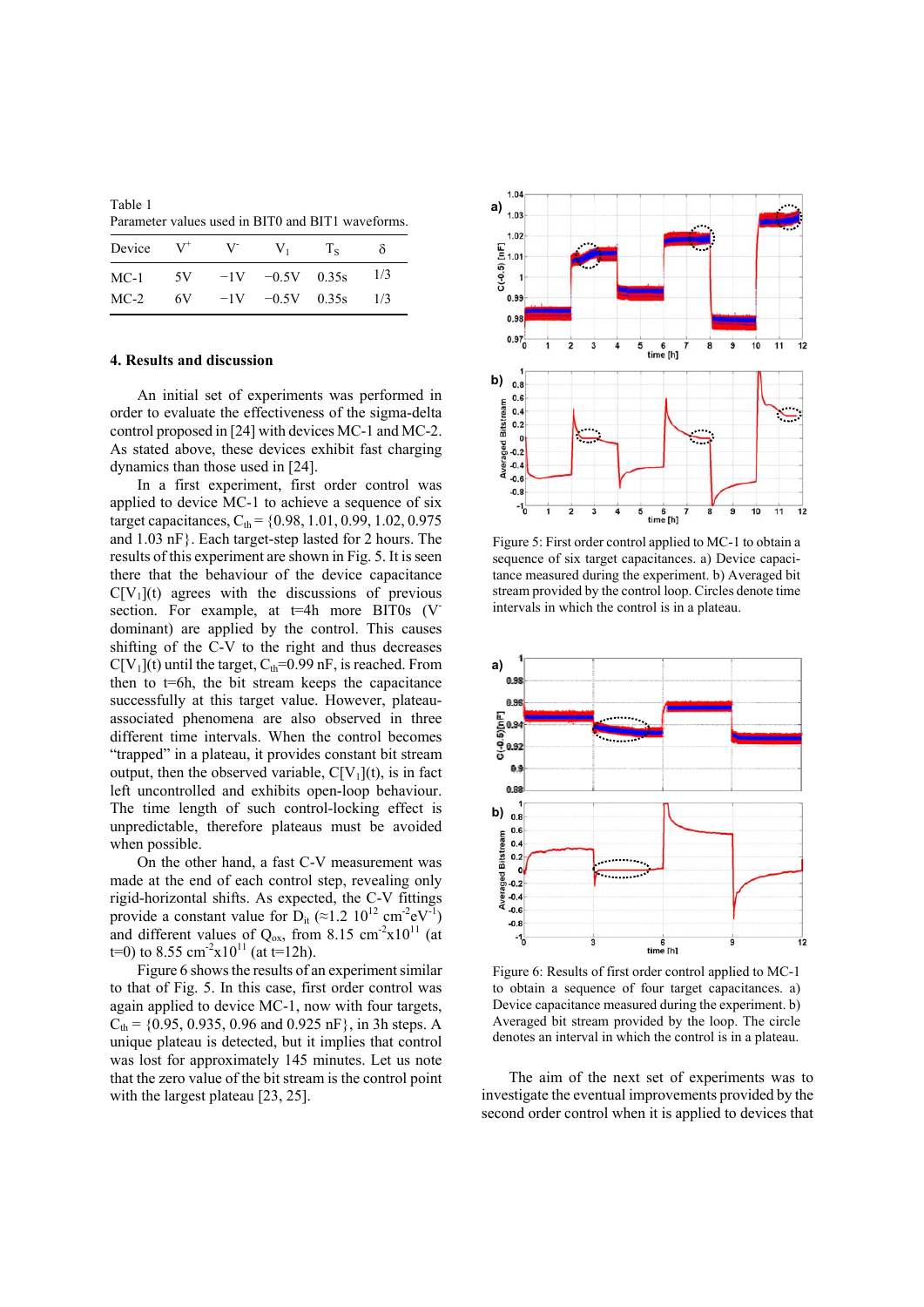exhibit fast charging dynamics.

Figure 7 shows the result of an initial experiment, in which the second order control was applied to MC-2 to set a target capacitance  $C_{th}$ =1.48nF. It is seen that although the capacitance shows fast charging dynamics, no plateau-related episodes are observed during the experiment. It can be also observed that the control crosses the zero value in the control bit stream with no appreciable plateaus.



Figure 7: Second order control applied to MC-2 to set  $C<sub>th</sub>=1.48$ nF. a) Device capacitance measured during the experiment. b) Averaged bit stream provided by the control loop. No plateaus are observed.

The next experiment replicated that reported in Fig. 6, now using second order control. Therefore the capacitance targets  $C_{\text{th}} = \{0.95, 0.935, 0.96 \text{ and } 0.925\}$ nF} were set to device MC-1 in 3h steps. Figure 8 shows the results of the experiment. It is observed that the large plateau event of Fig. 6 is no longer seen when second order control is used.

Figure 9 shows two C-Vs, measured at times t=3h and t=12h of the experiment. Neither stretch-out nor other phenomenon different than horizontal shifting is observed. Furthermore, no significant changes related to interfacial states have been observed for the devices and the voltages applied.



Figure 8: Second order control applied to MC-1 to obtain the same sequence of four target capacitances as in Fig. 6. a) Evolution of the device capacitance. b) Averaged bit stream. No plateaus are observed.



Figure 9: C-V measurements performed at t=3h and t=12h, from the experiment of Fig. 8.

The zooms of Fig. 10 illustrate how first and second order controls do work. In the first order case, the behaviours of the capacitance and of the bit stream are straightforward related: the next BIT changes each time  $C[V_1]$  exceeds  $C_{th}$ . However, the presence of the integrator makes this relationship not so easy to see in the second order controller, but the behaviour obtained fully agrees with the sigma-delta modulator theory [27] and with the experiments reported in [28].

Finally, Figure 11 compares the spectral power densities of the bit streams obtained from two experiments in which MC-2 was set to  $C_{th} = 1.33$  nF for 16 hours using both first and second order controls.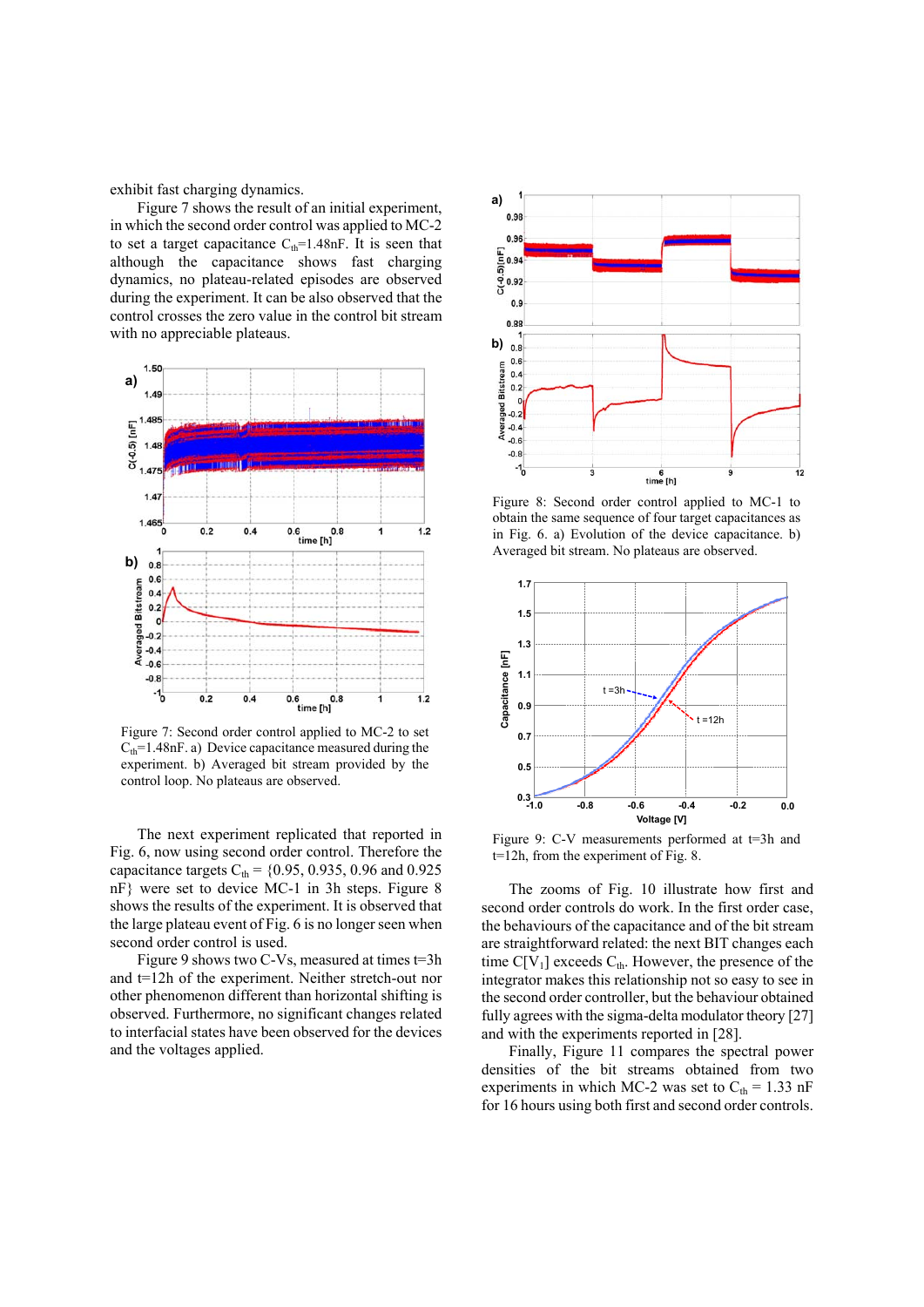The presence of the additional integrator in the second order loop produces noticeable differences: the noise at low frequencies becomes reduced and the slope of the quantization noise rolled out of the band of interest increases in the second order control. These results strongly resemble those reported in [29] for thermal sigma-delta modulators, and in [28] for sigma-delta controls of dielectric charge for MEMS.



Figure 10: Sampled capacitance and bit stream taken from the experiment of Fig. 6 (a) and from the experiment of Fig. 8 (b), both in the  $C_{th}$ =0.96nF step.

Although further investigation of the applicability of the proposed control methods to other types of devices and scenarios is to be done, such controls can be seen as a first step towards the design of active controls allowing improving the reliability of MOS devices. Of course, control implementations will strongly depend on the specific application.

#### **5. Conclusion**

A new second order method of dielectric charging control for MOS capacitors has been presented and checked experimentally. The main advantages found are that the quantization noise shaping is second order and that the typical plateaus of first order sigma-delta controllers can be avoided. This type of controls can be seen as a first step towards the design of active controls that improve device reliability.



Figure 11: Power spectral density estimation, obtained using Welch's method in MatLab after  $10<sup>5</sup>$  samples of the control bit stream. First and second order controls were applied to device MC-2 for 16 hours to obtain the same target capacitance,  $C_{th} = 1.33$  nF.

#### **Acknowledgements**

This work was supported in part by the Spanish MINECO under project ESP2016-79612-C3-2R.

#### **References**

[1] D. Ioannou, *HKMG CMOS technology qualification: The PBTI reliability challenge*, Microelectron. Reliab., (54) 8, 1489– 1499 (2014).

[2] S. Huang and J. Hwu, *Lateral non-uniformity of effective oxide charges in MOS capacitors with Al<sub>2</sub>O<sub>3</sub> gate dielectrics,* IEEE Trans. Electron Devices, (53) 7, 1608–1614 (2006).

[3] A. Kahraman, E. Yilmaz, S. Kaya and A. Aktag, *Effects of post deposition annealing, interface states and series resistance on electrical characteristics of HfO2 MOS capacitors*, J. Mater. Sci. Mater. Electron., (26) 11, 8277–8284 (2015).

[4] T. Grasser, B. Kaczer, W. Goes, T. Aichinger, P. Hehenberger and M. Nelhiebel, *Understanding negative bias temperature instability in the context of hole trappings*, Microelectron. Eng., (86) 7–9, 1876–1882 (2009).

[5] M. Koutsoureli, L. Michalas, E. Papandreou, G. Papaioannou, *Dielectric Charging Asymmetry in SiN Films Used in RF MEMS Capacitive Switches.* IEEE Trans. on Dev. and Mat. Reliab., (17)1, 138-145 (2017).

[6] W. Zhou, J. He, X. He, H. Yu, B. Peng, *Dielectric charging induced drift in micro device reliability-a review*, Microelectronics Reliability, 66, 1-9, 2016.

[7] L. Michalas, M. Koutsoureli, E. Papandreou, F. Giacomozzi, G. Papaioannou, *Dielectric charging effects in floating electrode MEMS capacitive switches*, Microelectron. Reliab., (55) 9–10, 1891-1895 (2015).

[8] W. Van Spengen, *Capacitive RF MEMS switch dielectric charging and reliability: a critical review with recommendations* J. of Micromechanics and Microengineering, 22 (2012).